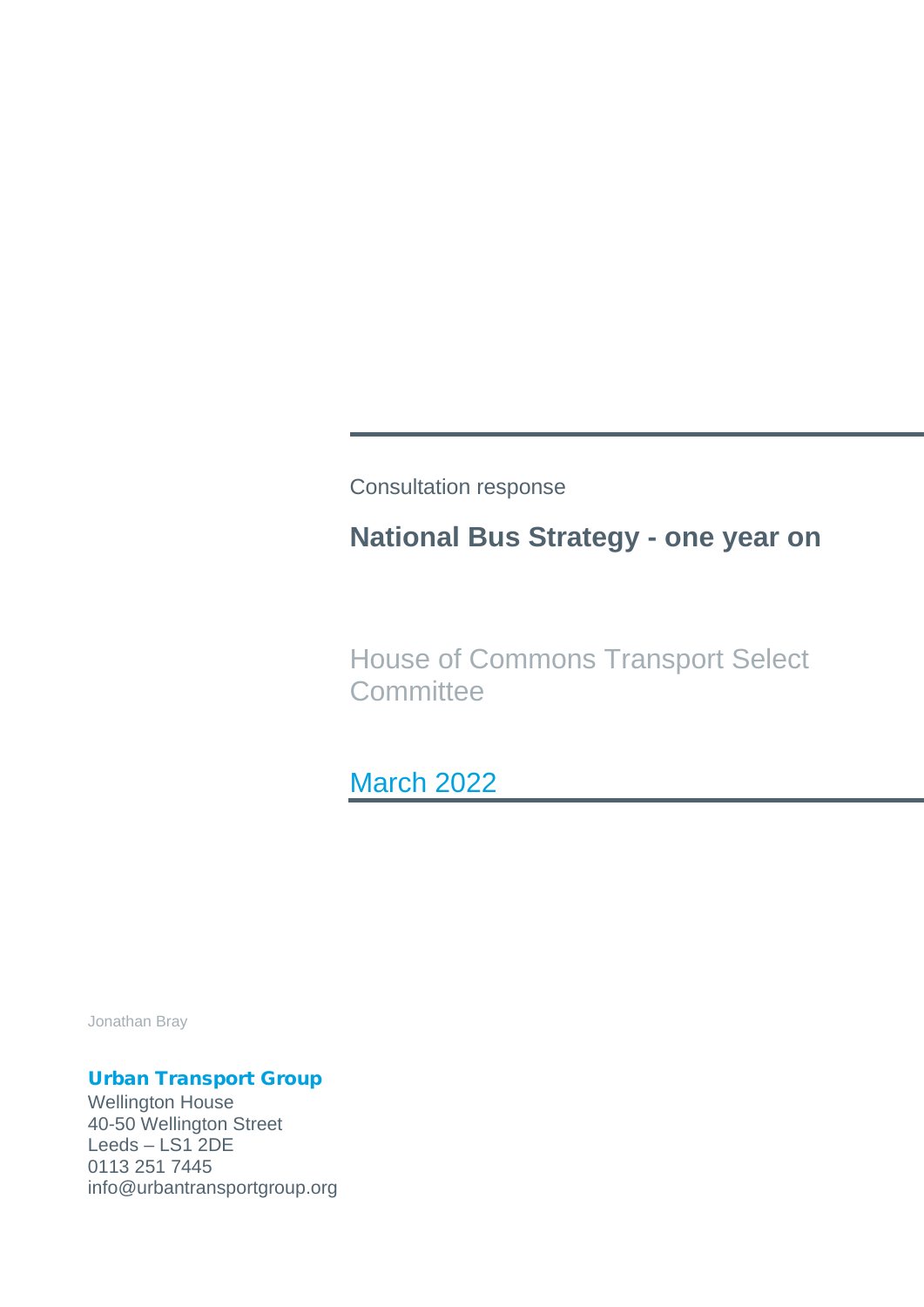# **Content**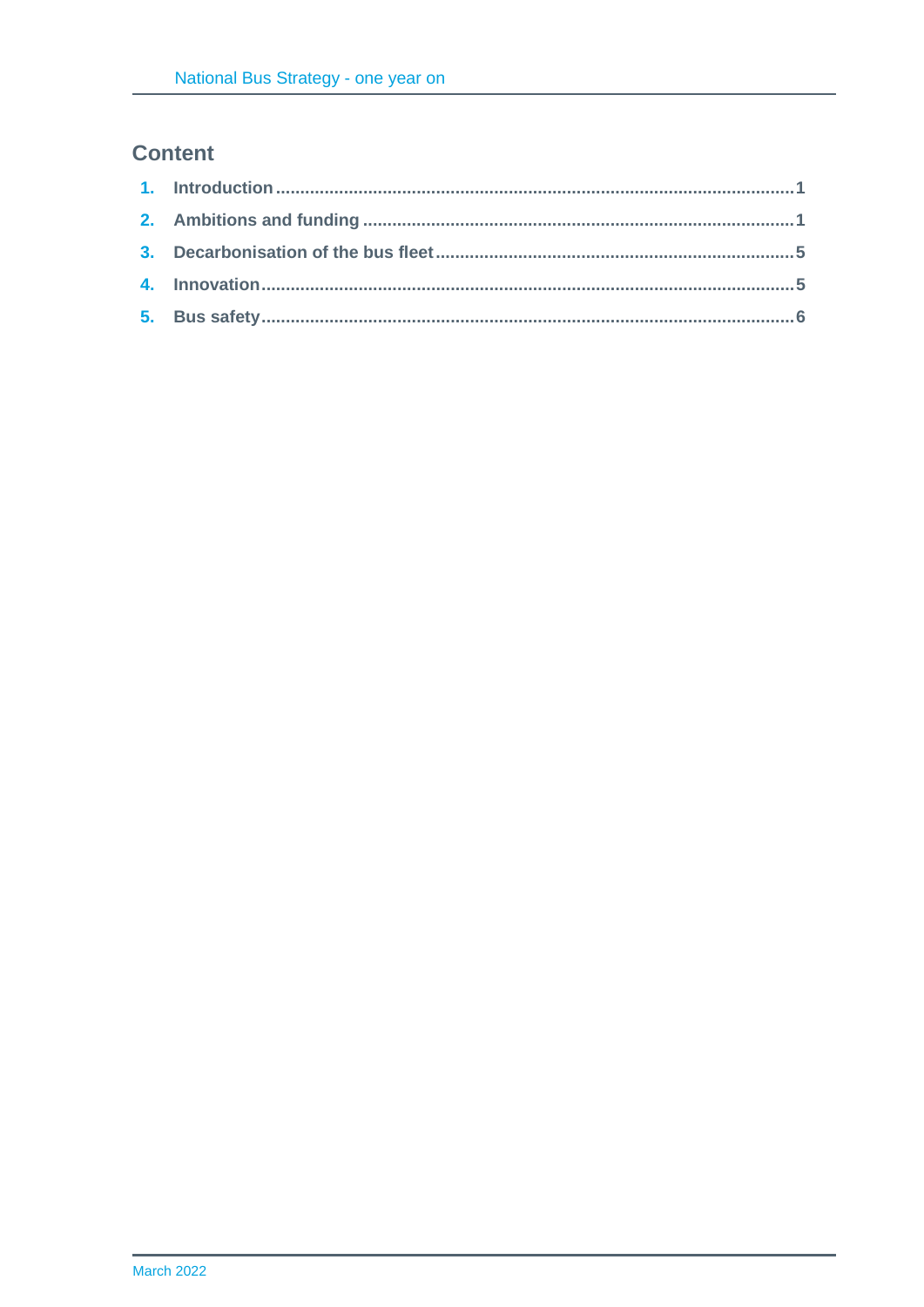# **1. Introduction**

- 1.1. The Urban Transport Group (UTG) represents the seven largest city region strategic transport bodies in England, which, between them, serve over twenty million people in Greater Manchester (Transport for Greater Manchester), London (Transport for London), the Liverpool City Region (Merseytravel), Tyne and Wear (Nexus), South Yorkshire (South Yorkshire Mayoral Combined Authority), the West Midlands (Transport for West Midlands) and West Yorkshire (West Yorkshire Combined Authority).
- 1.2. We also have the following associate members: Tees Valley Combined Authority, Strathclyde Partnership for Transport, West of England Combined Authority (WECA), Nottingham City Council, Cambridgeshire and Peterborough Combined Authority and Translink.
- 1.3. This response is on behalf of our full members though focuses principally on buses outside London.
- 1.4. Pre-pandemic 72% of bus travel in England took place within our full member areas (which are the Metropolitan areas plus London). Some of the highest levels of bus use in the country occur in our areas (such as Tyne and Wear, London and the West Midlands). Our members are also among the biggest investors in the bus (including in bus priority schemes, bus interchanges and in vehicles).
- 1.5. As UTG we:
	- run a network of bus policy leads from our member areas which is also a focal point for regular liaison with DfT and other key stakeholders;
	- maintain and develop an extensive research and evidence base on bus issues which can be accessed [here.](https://www.urbantransportgroup.org/resources/bus)

# **2. Ambitions and funding**

#### *Overview*

- 2.1. We welcome and share the ambition of the National Bus Strategy, including its commitments to increase patronage and mode share through providing more frequent, cheap, reliable, comprehensive, and easy to understand bus services.
- 2.2. These are substantial objectives which we endorse and believe are fully justified. Public support for bus services represents excellent value for public money with the same pound of public subsidy achieving multiple policy goals from cutting road congestion costs for business to getting people into employment. In particular, public support for bus services aligns closely with key overarching Government policy objectives for levelling up and for carbon reduction. We summarise these benefits more fully in our September 2021 report 'Back the bus to level [up'.](https://www.urbantransportgroup.org/system/files/general-docs/Bus%20revenue%20funding%20case%202021%20FINAL.pdf)
- 2.3. We also welcome the substantial revenue support the Government has provided during the COVID crisis as well as the additional funding for bus that should flow to some places via the City Region Sustainable Transport Settlements (CRSTS) and via funding for Bus Service Improvement Plans (BSIPs). Although the funding being made available is substantially less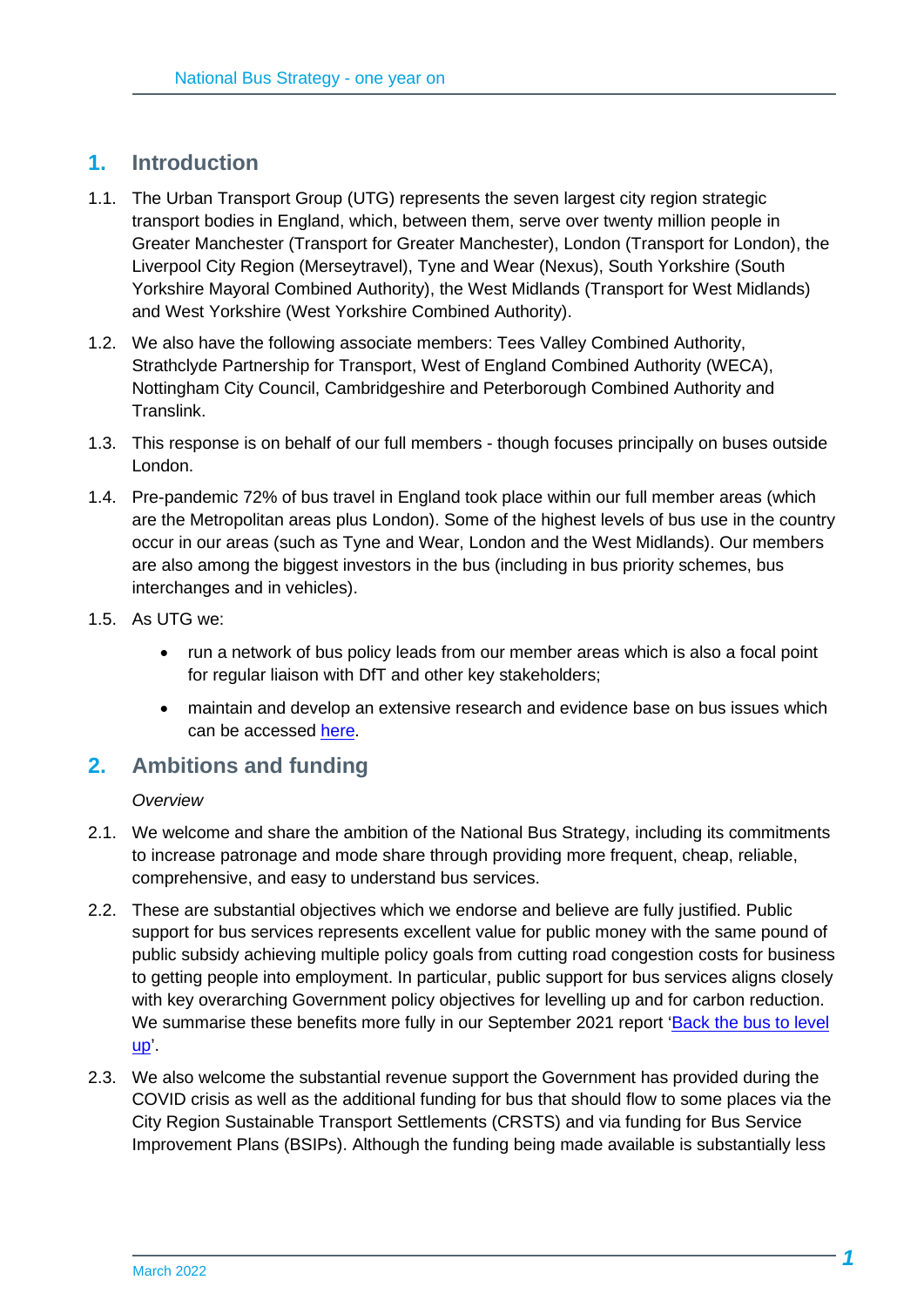than the £3 billion that was originally promised, it should make a real difference for those bus services that are targeted.

2.4. The National Bus Strategy emerged within a very challenging context for the sector. The hammer blow of the pandemic was preceded by years of decline in both bus networks and bus use. A universal transformation of buses to the degree which the National Bus Strategy envisages will therefore require a longer-term revenue funding regime capable of supporting its objectives. We are concerned that there appears to be no plan from Government to do this. This means that there is a danger that the bus strategy risks being seen as a product of temporary 'irrational exuberance' and that there is a slide back to the Governmental comfort zone, and historical norm, of decline management.

*The urgent need for a long-term bus funding settlement and reform*

- 2.5. Local Transport Authorities (LTAs) have been told by Government that the six months of additional COVID revenue support for bus services will be the last and after that the revenue funding regime will return to largely what it was prior to the pandemic. That revenue funding regime is mostly made up of BSOG (primarily a rebate on fuel tax) from DfT; funding for the National Concessionary Fares scheme from the Department of Levelling Up, Housing and Communities (which is swallowed up within the wider local government funding settlement for local authorities) on the basis of a crude formula; support by Local Transport Authorities for socially necessary bus services which are not considered by operators to be commercially viable; and home to school transport funded by DfE.
- 2.6. We have also been told that we must use this six months to cooperate with commercial bus operators to ensure that networks are financially sustainable and if necessary reduced in scale.
- *2.7.* A letter sent to LTAs by Baroness Vere says that: *'one of the conditions … will be that both LTAs and operators work closely together to ensure that effective and financially sustainable [our underlining] networks which cater for the needs of the local public are implemented once recovery funding ends. These will ensure a managed transition and that effective networks are provided to passengers, whilst the sector reaches a position where it no longer requires ongoing Covid-19 recovery funding.'*
- 2.8. We are concerned that this approach does not accord with the national bus strategy's aspirations for more – rather than fewer – bus services. Whilst we recognise that additional investment from CRSTS and BSIPs should make bus services more attractive on those routes that receive it, it will not compensate for a wider lack of sufficient revenue subsidy for networks as a whole. The services that are also likely to be lost due to inadequate wider revenue support (such as off-peak services) could also be the ones least likely to benefit from capital infrastructure projects that will form the majority of CRSTS and BSIP funding. Once services are lost they are unlikely to return.
- 2.9. A reduced bus network would also have a disproportionate effect on low income households and areas, disabled people, women and ethnic minorities as the following statistics show:
	- Nearly a quarter of all households have no car or van available, rising to 45% for those in the lowest real income quintile<sup>[1](#page-3-0)</sup>.

<span id="page-3-0"></span><sup>1</sup> DfT National Travel Survey Table NTS0703 2019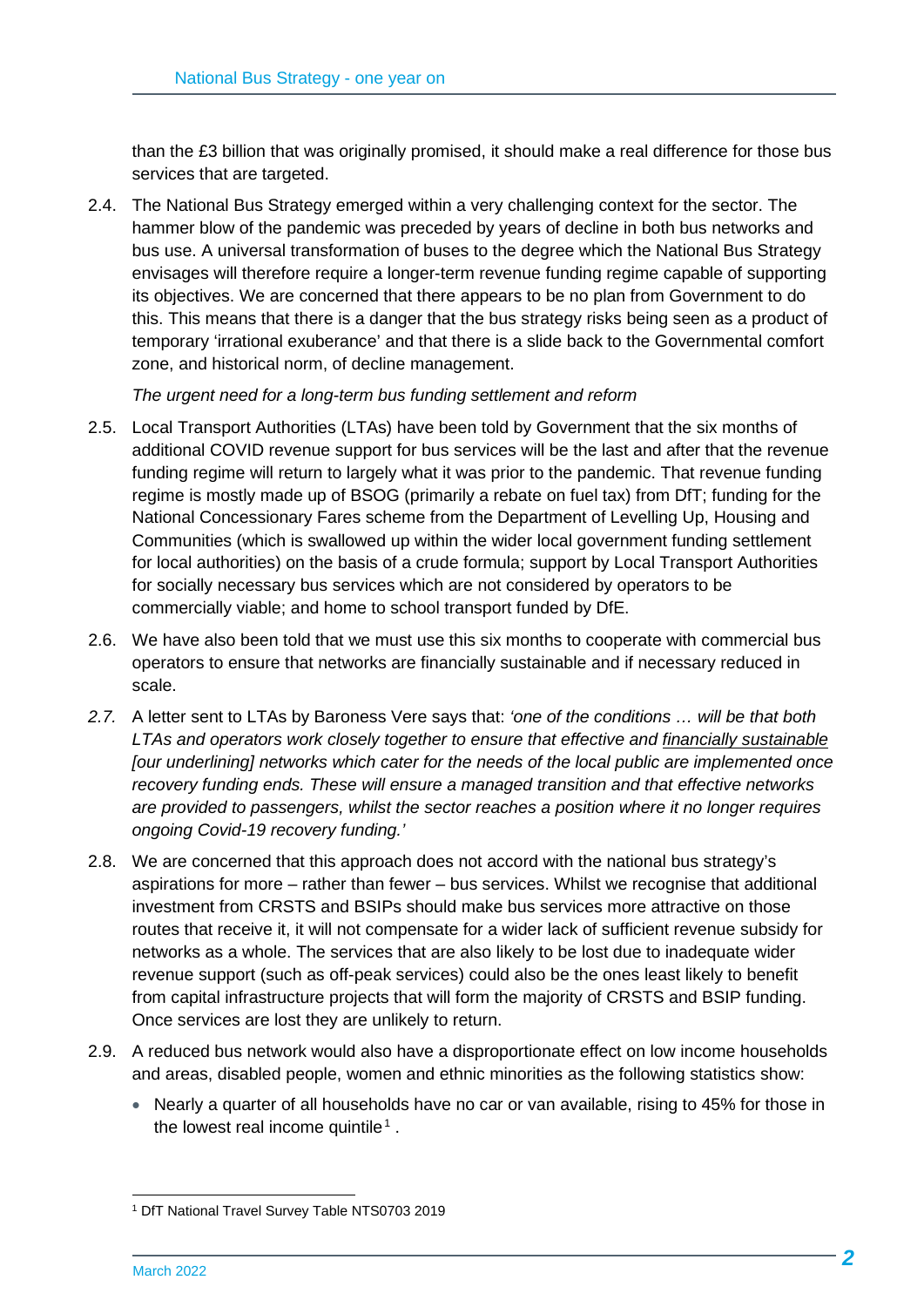- People in households without access to a car make over four times as many local bus trips as those with car access<sup>[2](#page-4-0)</sup>. Outside London, people in the lowest income quintile make three and a half times more trips on the bus each year than those in the highest quintile $3$ .
- Non-White adults are more likely than White adults to live in households with no car or van. Black/African/Caribbean/Black British adults are most likely to live in households with no car or van (39% of adults, compared to 17% of White adults) [4](#page-4-2) .
- 77% of jobseekers in British cities outside London do not have regular access to a car, van or motorbike<sup>[5](#page-4-3)</sup>. This proportion rises to 87% for jobseekers aged 18-24.
- People employed in routine and manual occupations make more bus trips, and travel further on the bus, than those in managerial/professional or intermediate occupations<sup>[6](#page-4-4)</sup>.
- Women make more trips by bus than men, with the difference most marked outside of  $L$ ondon<sup>[7](#page-4-5)</sup>
- Outside London, young people aged 17-20 make more trips on local buses than any other age group<sup>[8](#page-4-6)</sup>.
- People with a disability are more likely to travel by bus than people without a disability  $9$
- 2.10. It would also follow on from years of pre-COVID decline in bus services and bus use (as well as above inflation fares rises). For example, in the metropolitan areas:
	- bus patronage fell by 15% between 2009/10 and 2018/19
	- bus fares went up by 40% (above inflation) between 2005 and 2019
	- bus miles declined from 354 million in 2009/10 to 302 million in 2018/19.
- 2.11. Both before and during the COVID crisis we have made the case that the existing funding regime for bus is fragmented, insufficient and lacks coherent overall objectives. Indeed, the six main sources of public funding for capital and revenue for bus services (excluding COVID-specific funding) come from three different government departments (DfE, DfT and DLUHC) working largely in isolation from each other and with a restricted understanding of the cumulative effects their decisions on funding have on bus services. Pre-pandemic all these sources of funding had been in decline. We explore this in more detail in this report ['Back the bus to level up'.](https://www.urbantransportgroup.org/system/files/general-docs/Bus%20revenue%20funding%20case%202021%20FINAL.pdf)
- 2.12. We believe that the six month final period of COVID-related support should therefore be used to establish a long-term post-COVID revenue funding regime which is:
	- Capable of delivering the bus strategy's aspirations for more, better, cheaper and greener bus services. This will require higher levels of subsidy than was the case pre-COVID given that funding prior to COVID was not sufficient to prevent year-on-year decline.

<span id="page-4-0"></span><sup>2</sup> DfT Annual bus statistics: England 2019/20

<span id="page-4-1"></span><sup>3</sup> DfT National Travel Survey Table NTS0705 2019

<span id="page-4-2"></span><sup>4</sup> DfT National Travel Survey Table NTS0707 2019

<span id="page-4-3"></span><sup>5</sup> Institute for Transport Studies (2013) Buses and the Economy II: Survey of bus use amongst the unemployed

<span id="page-4-4"></span><sup>6</sup> DfT National Travel Survey Table NTS0707 2019

<span id="page-4-5"></span><sup>7</sup> DfT National Travel Survey Table NTS0601 2019

<sup>8</sup> DfT National Travel Survey Table NTS0601 2019

<span id="page-4-7"></span><span id="page-4-6"></span><sup>&</sup>lt;sup>9</sup> DfT (2017) Disabled people's travel behaviour and attitudes to travel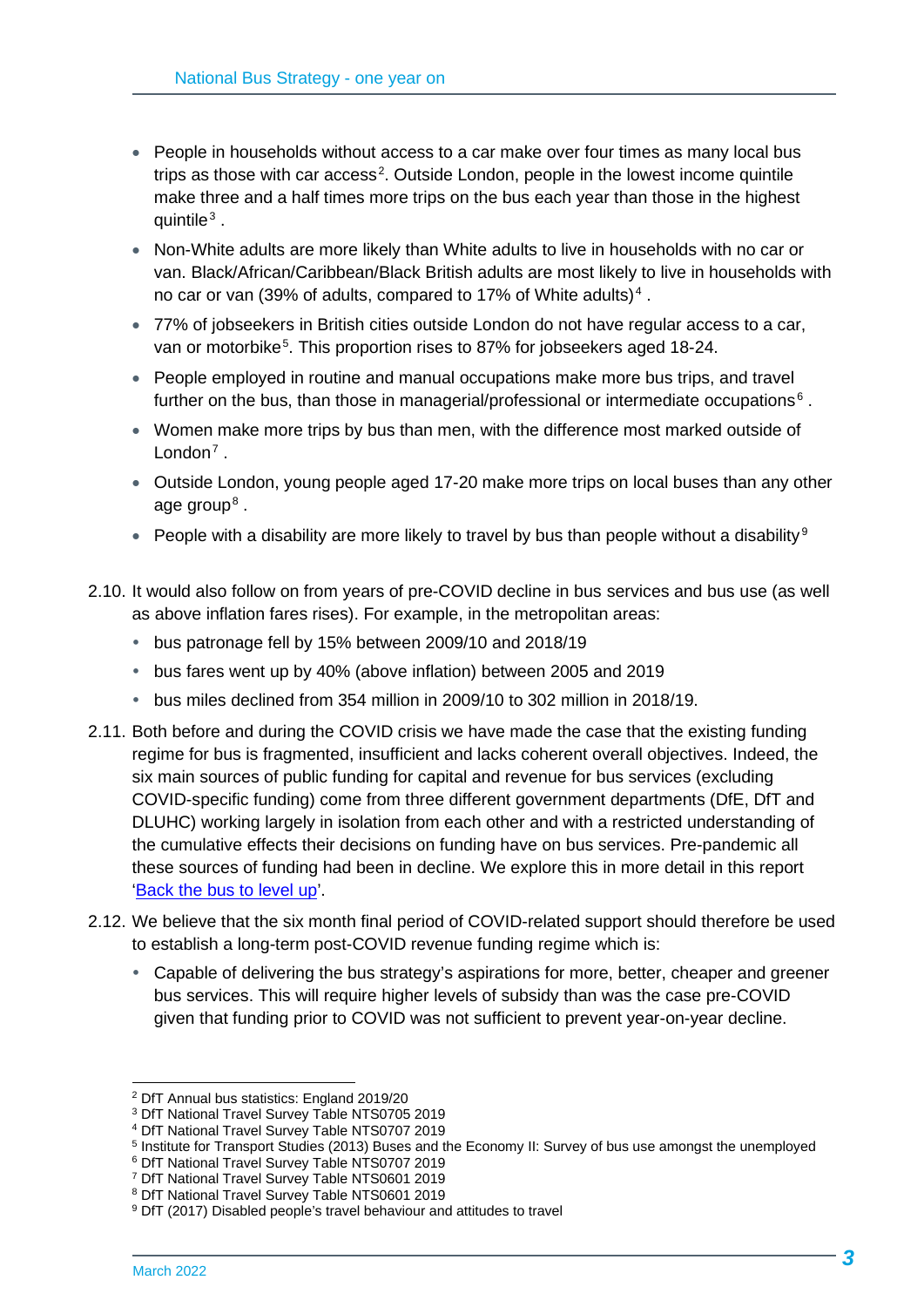- Streamlined. The system of funding that existed pre-COVID (and which is essentially intact) was not coordinated or linked to a coherent set of objectives.
- Devolved to those transport authorities who wish to take responsibility for it. This would mean that subsidies could be far more effectively targeted to address local needs, circumstances and aspirations than is possible through either a one-size fits all national approach or if it is routed to commercial operators.
- 2.13. Throughout the course of the pandemic we have provided the DfT with papers and our legal advice on how this could be done but in our view this has not led to a substantive response or dialogue.

#### *Promoting a return to buses following the pandemic*

2.14. Throughout the pandemic messaging to public transport users in England outside London has been fragmented. Whilst London has a single 'voice of truth' in the form of TfL – in the rest of England there have been separate communications, messaging and promotional initiatives from individual rail operators, national rail, LTAs and bus operators. In addition, some of the wider government messaging on COVID highlighted public transport as a particular source of risk in a way that damaged public confidence. As we emerge from the pandemic the promotion of a return to public transport remains fragmented in England outside London. We continue to make the case for a Government-led campaign to promote the return of public transport in a more holistic way.

#### *Franchising and enhanced partnerships*

- 2.15. We welcome the recent comments of the Secretary of State for Transport following on from the failed legal challenge by operators to the TfGM franchising proposal where he said: *"This is our vision, to see buses in Manchester – indeed everywhere around the country – run just*  like they are in London where you're not so much looking up the timetable, you just know the *next bus is on its way. I very much welcome this outcome and look forward to working with the mayor to deliver it."* [10](#page-5-0)
- 2.16. We believe this underlines the strong case for further simplifying and streamlining what remains a complex process for bus franchising. We have written to DfT, and provided DfT with legal input, making the case that DfT should review the experience of the use of the legislation as it stands and how it could be improved. However, again, in our view, we have not received a substantive response. The case for change is particularly strong given the bus strategy aspirations for full fares and service integration which is challenging to achieve consistently and comprehensively through the Enhanced Partnership mechanism.
- 2.17. We also note that the Welsh Government's Buses White Paper envisages a new and streamlined legislative regime designed to enable franchising to be introduced across Wales in a far more rapid and appropriate way than is the case under the legislation that currently applies in England (the Local Transport Act 2017).<sup>[11](#page-5-1)</sup>

<span id="page-5-0"></span><sup>10</sup> 'Transport Secretary: Greater Manchester will lead the way for buses across the country' 11/03/22 Quest Media Network https://www.questmedianetwork.co.uk/news/regional-news/transport-secretarygreater-manchester-will-lead-the-way-for-buses-across-the-country/

<span id="page-5-1"></span><sup>&</sup>lt;sup>11</sup> [One network, one timetable, one ticket: planning buses as a public service for Wales | GOV.WALES](https://gov.wales/one-network-one-timetable-one-ticket-planning-buses-public-service-wales)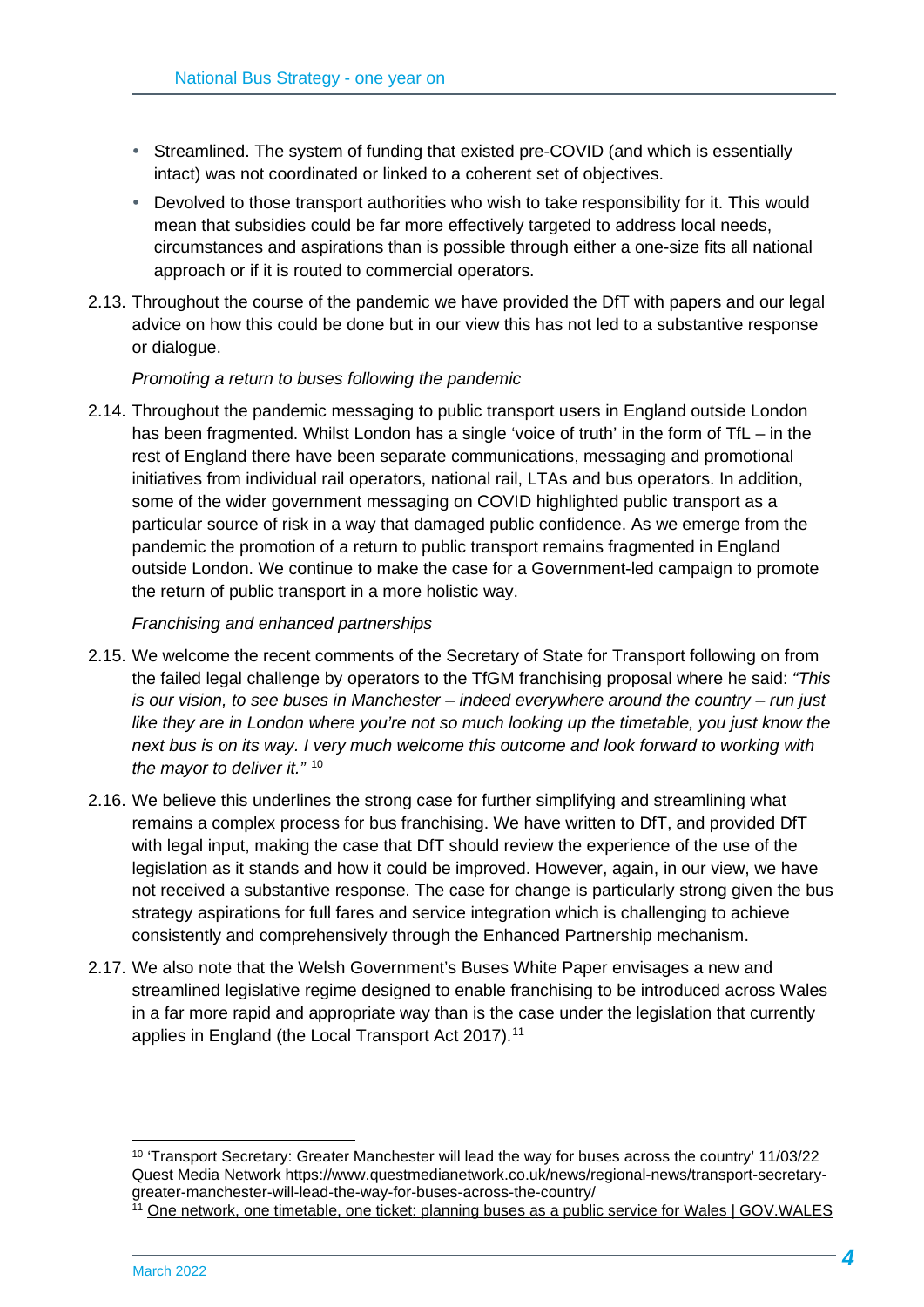# **3. Decarbonisation of the bus fleet**

- 3.1. Government support for low, and now zero emission, buses has been welcome over the years. However, we lack a clear long term and funded plan for the decarbonisation of the bus fleet. The history of Government support has tended to be short term packages of ad hoc funding for green buses when the funding becomes available. Furthermore, funding is often allocated by making Local Transport Authorities compete against each other. This is part of a wider tendency of national Government to prioritise competitive funding over block funding. This creates wider inefficiencies as LTAs devote resources to various competitive bids leading to unpredictable workloads (depending on how successful they are) and the loss of potential synergies between different policy areas. We explore this in more detail in our report 'The Local Transport Lottery – [the costs and inefficiencies of funding local transport](https://www.urbantransportgroup.org/resources/types/reports/local-transport-lottery-costs-and-inefficiencies-funding-local-transport)  [through ad hoc competitions'.](https://www.urbantransportgroup.org/resources/types/reports/local-transport-lottery-costs-and-inefficiencies-funding-local-transport)
- 3.2. There is also the wider problem of a) the fragmented modal approach the Government has taken to decarbonising vehicle fleets (with a far more strategic approach being taken to cars than other vehicle fleets) b) the division between policies for decarbonising different vehicle fleets and the provision of the necessary green energy and infrastructure c) the lack of a seat at the table for city regions when wider policies for the decarbonisation of urban vehicle fleets (and supporting green energy infrastructure) are being determined.

### **4. Innovation**

4.1. Innovation and technology have a role to play in the future of the sector and in this section we highlight two areas in particular.

#### *Smart, simple and integrated ticketing*

- 4.2. As the public sector transport authorities for the largest urban areas we are united in our aspirations for, and commitment to, the delivery of simple, integrated, smart and affordable ticketing for the people and places we serve. What is good enough for London is good enough for other city regions and in our view the strongest case for delivery of smart and integrated ticketing is in large urban areas where people are more likely to want to make journeys across modes.
- 4.3. Government investment and support for contactless ticketing on rail<sup>[12](#page-6-0)</sup> and for multi-operator ticketing on bus is welcome. However, these programmes are being pursued by separate parts of the DfT and there is no clear plan for how these programmes will support the affordable, multi-modal products across a range of smart devices and applications that large urban areas need. It is also critically important that national initiatives on bus and rail ticketing are aligned with the schemes that are already well established in the city regions including in relation to the importance and benefits of multi-modal zonal fares in large urban areas. Otherwise, there is a risk that a) these national initiatives will frustrate and delay the implementation of the ticketing products that users in the city regions want in favour of schemes that are modally fragmented, unattractively priced or effectively determined by vested interests b) that funding will be wasted on projects that soon prove to be not fit for purpose (something that has happened on a number of occasions in the past).

<span id="page-6-0"></span><sup>12</sup> https://www.gov.uk/government/news/360-million-investment-to-transform-rail-ticketing-across-thecountry